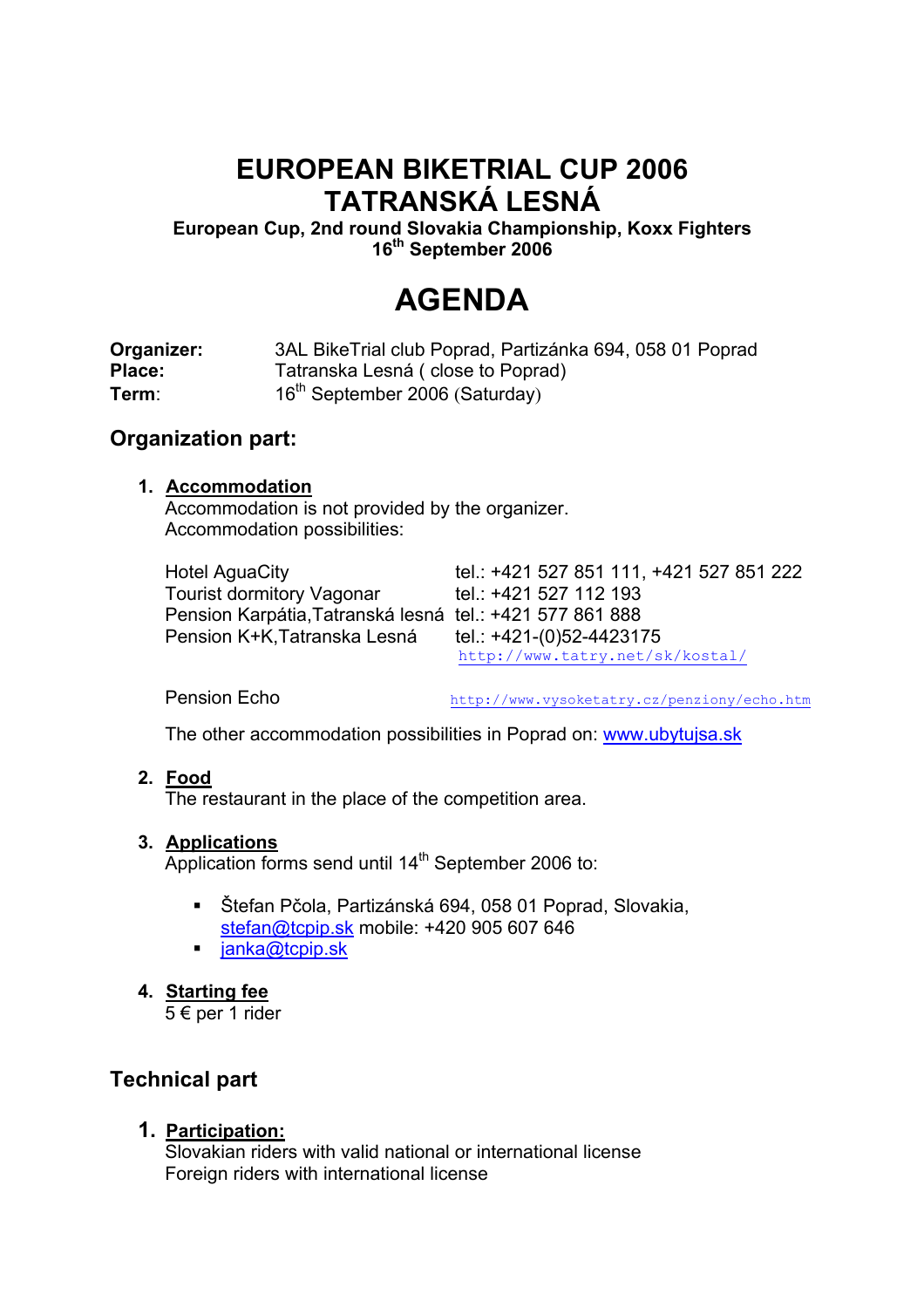## **2. Category:**

*Slovakia championship*: poussin, benjamin, minime, free Z, free M, cadet, senior, elite, master, expert (categories Expert and Senior are evaluated together)

*European Cup:* poussin, benjamin, minime, cadet, senior, elite, expert, master

## **3. Track:**

- All categories: 8 sections, 2 laps, time intended on passage competition are 240 minutes.
- **Start is collective, passage section in any sequence**
- The competition follows the B.I.U. rules
- Time intended on passage control section is 120 seconds

### **4. Bicycle:**

Bicycles must be according to sports rule of BikeTrial and MTB Trial.

### **5. Costs:**

The organizer will not cover any financial costs.

#### **6. Awards:**

Every rider, who will be placed at  $1<sup>st</sup>$ ,  $2<sup>nd</sup>$  and  $3<sup>rd</sup>$  place, will get a material award.

### **7. Protests:**

Rider can make protest and hand it to the director of the competition 30 minutes after the finish of the last rider. Protest can be making only for one contention. Deposit per making protest is  $15 \notin$ .

#### **8. Medical supervision:**

Ambulance car and the doctor.

### **9. Time Schedule:**

| License control: Categories Poussin, Benjamin, Minime,<br>VZ, VM            |
|-----------------------------------------------------------------------------|
| Meeting                                                                     |
| Collective start for Poussin, Benjamin, Minime                              |
| License control: Categories Cadet, Senior, Elite, Expert,<br><b>Masters</b> |
| Price ceremony for Poussin, Benjamin, Minime, VZ, VM                        |
| Gala opening of the event                                                   |
| Meeting                                                                     |
| Collective start for Cadet, Senior, Elite, Expert, Masters                  |
| Price ceremony for Cadet, Senior, Elite, Expert, Masters                    |
|                                                                             |